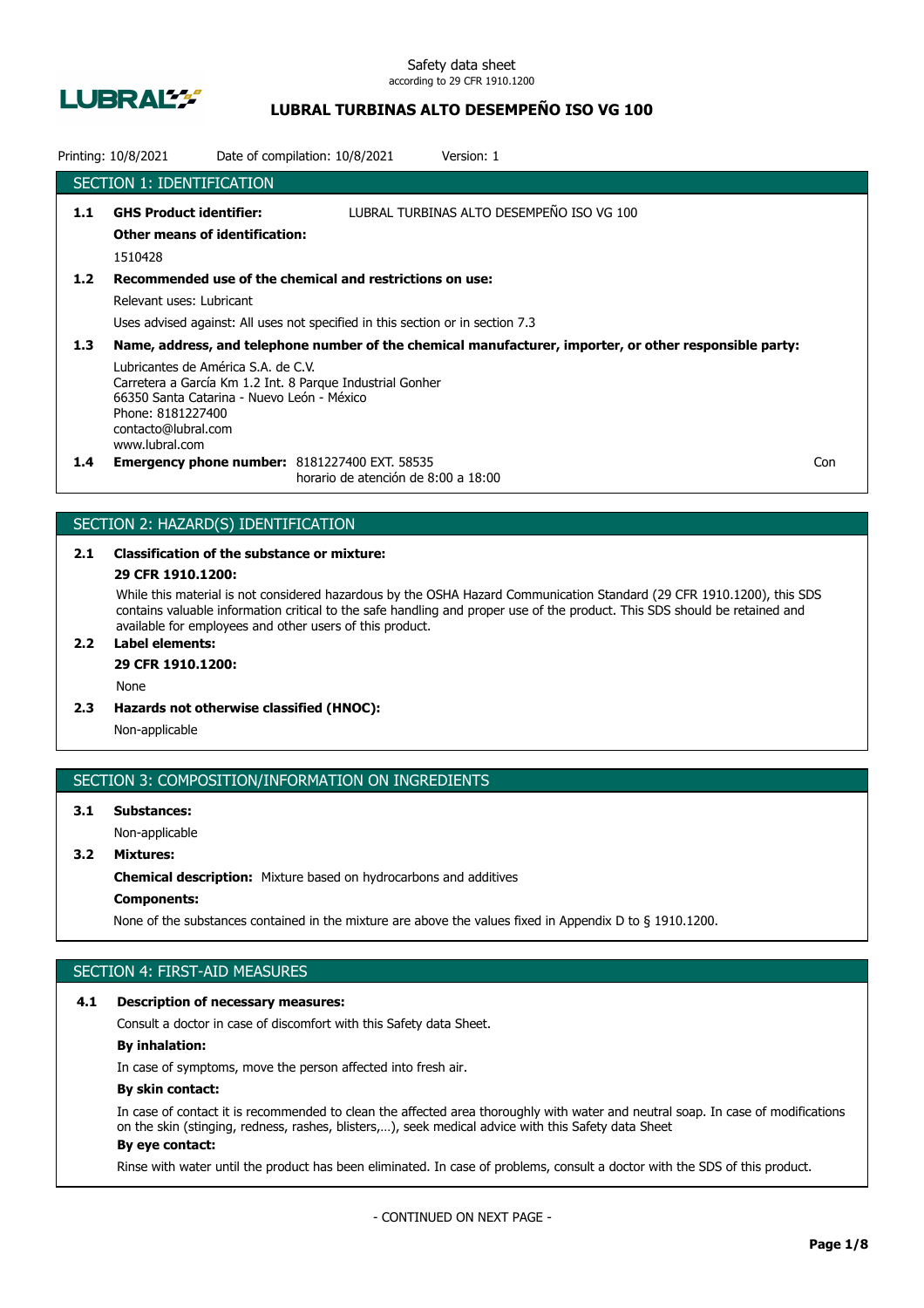

## **LUBRAL TURBINAS ALTO DESEMPEÑO ISO VG 100**

### Printing: 10/8/2021 Date of compilation: 10/8/2021 Version: 1

### SECTION 4: FIRST-AID MEASURES (continued)

#### **By ingestion/aspiration:**

In case of consumption in large quantities, it is recommended to seek medical assistance.

## **4.2 Most important symptoms/effects, acute and delayed:** Acute and delayed effects are indicated in sections 2 and 11.

**4.3 Indication of immediate medical attention and special treatment needed, if necessary:**

Non-applicable

## SECTION 5: FIRE-FIGHTING MEASURES

## **5.1 Suitable (and unsuitable) extinguishing media:**

#### **Suitable extinguishing media:**

If possible use polyvalent powder fire extinguishers (ABC powder), alternatively use foam or carbon dioxide extinguishers (CO₂).

## **Unsuitable extinguishing media:**

IT IS RECOMMENDED NOT to use full jet water as an extinguishing agent.

#### **5.2 Specific hazards arising from the chemical:**

Due to its non-flammable nature, the product does not present a fire risk under normal conditions of storage, manipulation and use.

### **5.3 Special protective equipment and precautions for fire-fighters:**

Depending on the magnitude of the fire it may be necessary to use full protective clothing and individual respiratory equipment. Minimum emergency facilities and equipment should be available (fire blankets, portable first aid kit,...)

## **Additional provisions:**

As in any fire, prevent human exposure to fire, smoke, fumes or products of combustion. Only properly trained personnel should be involved in firefighting. Evacuate nonessential personnel from the fire area. Destroy any source of ignition. In case of fire, refrigerate the storage containers and tanks for products susceptible to inflammation. Avoid spillage of the products used to extinguish the fire into an aqueous medium.

## SECTION 6: ACCIDENTAL RELEASE MEASURES

#### **6.1 Personal precautions, protective equipment and emergency procedures:**

#### **For non-emergency personnel:**

Isolate leaks provided that there is no additional risk for the people performing this task.

**For emergency responders:**

See section 8.

#### **6.2 Environmental precautions:**

This product is not classified as hazardous to the environment. Keep product away from drains, surface and underground water.

### **6.3 Methods and materials for containment and cleaning up:**

It is recommended:

Absorb the spillage using sand or inert absorbent and move it to a safe place. Do not absorb in sawdust or other combustible absorbents. For any concern related to disposal consult section 13.

## **6.4 Reference to other sections:**

See sections 8 and 13.

## SECTION 7: HANDLING AND STORAGE

### **7.1 Precautions for safe handling:**

A.- Precautions for safe manipulation

Comply with the current standards 29 CFR 1910 Occupational Safety and Health Standards. Keep containers hermetically sealed. Control spills and residues, destroying them with safe methods (section 6). Avoid leakages from the container. Maintain order and cleanliness where dangerous products are used.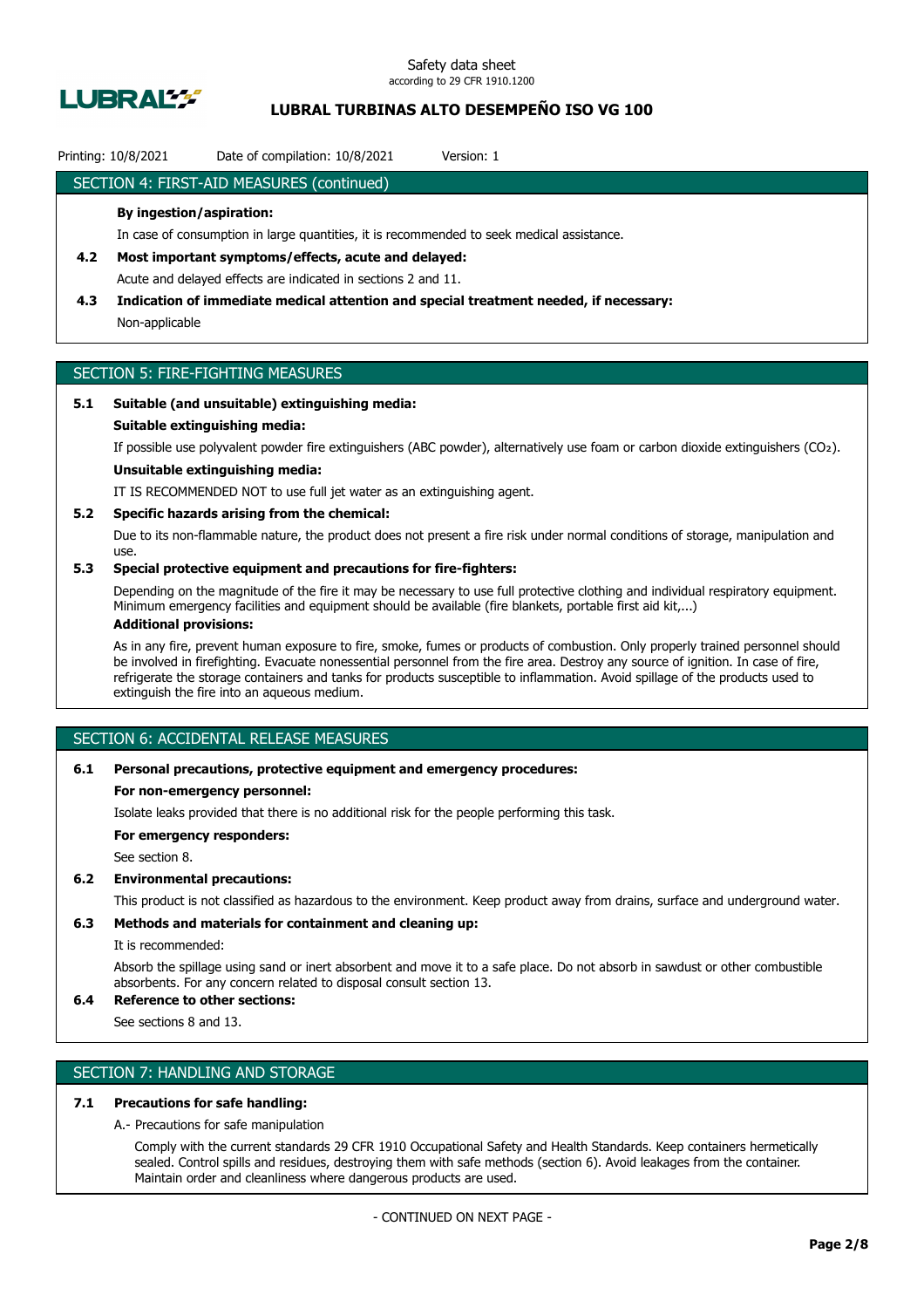

## **LUBRAL TURBINAS ALTO DESEMPEÑO ISO VG 100**

## Printing: 10/8/2021 Date of compilation: 10/8/2021 Version: 1

### SECTION 7: HANDLING AND STORAGE (continued)

- B.- Technical recommendations for the prevention of fires and explosions
	- It is recommended to transfer at a slow speed to avoid the creation of electrostatic charges that could affect flammable products. Consult section 10 for conditions and materials that should be avoided.
- C.- Technical recommendations to prevent ergonomic and toxicological risks

Do not eat or drink during the process, washing hands afterwards with suitable cleaning products.

D.- Technical recommendations to prevent environmental risks

It is not necessary to take special measures to prevent environmental risks. For more information see subsection 6.2

#### **7.2 Conditions for safe storage, including any incompatibilities:**

A.- Technical measures for storage

Store in a cool, dry, well-ventilated location

B.- General conditions for storage

Avoid sources of heat, radiation, static electricity and contact with food. For additional information see subsection 10.5

#### **7.3 Specific end use(s):**

Except for the instructions already specified it is not necessary to provide any special recommendation regarding the uses of this product.

### SECTION 8: EXPOSURE CONTROLS/PERSONAL PROTECTION

#### **8.1 Control parameters:**

Substances whose occupational exposure limits have to be monitored in the workplace:

Oils: PEL-TWA= 5mg/m3

#### **8.2 Appropriate engineering controls:**

A.- Individual protection measures, such as personal protective equipment

As a preventative measure it is recommended to use basic Personal Protection Equipment. For more information on Personal Protection Equipment (storage, use, cleaning, maintenance, class of protection,…) consult the information leaflet provided by the manufacturer. For more information see subsection 7.1. All information contained herein is a recommendation, the information on clothing performance must be combined with professional judgment, and a clear understanding of the clothing application, to provide the best protection to the worker. All chemical protective clothing use must be based on a hazard assessment to determine the risks for exposure to chemicals and other hazards. Conduct hazard assessments in accordance with 29 CFR 1910.132.

B.- Respiratory protection

The use of protection equipment will be necessary if a mist forms or if the occupational exposure limits are exceeded.

C.- Specific protection for the hands

| Pictogram                            | <b>PPE</b>                            | Remarks                                                                                                                                                                                                                                                                                    |
|--------------------------------------|---------------------------------------|--------------------------------------------------------------------------------------------------------------------------------------------------------------------------------------------------------------------------------------------------------------------------------------------|
| MAIL<br>Mandatory hand<br>protection | Protective gloves against minor risks | Replace gloves in case of any sign of damage. For prolonged periods of exposure<br>to the product for professional /industrial users, we recommend using chemical<br>protection gloves. Use gloves in accordance with manufacturer's use limitations<br>and OSHA standard 1910.138 (29CFR) |

As the product is a mixture of several substances, the resistance of the glove material can not be calculated in advance with total reliability and has therefore to be checked prior to the application.

#### D.- Ocular and facial protection

| Pictogram                             | <b>PPE</b>                                    | Remarks                                                                                                                                                                                                                           |
|---------------------------------------|-----------------------------------------------|-----------------------------------------------------------------------------------------------------------------------------------------------------------------------------------------------------------------------------------|
| (U'U)<br>Mandatory face<br>protection | Panoramic glasses against splash/projections. | Clean daily and disinfect periodically according to the manufacturer's instructions.<br>Use if there is a risk of splashing. Use this PPE in accordance with manufacturer's<br>use limitations and OSHA standard 1910.133 (29CFR) |
| E.- Bodily protection                 |                                               |                                                                                                                                                                                                                                   |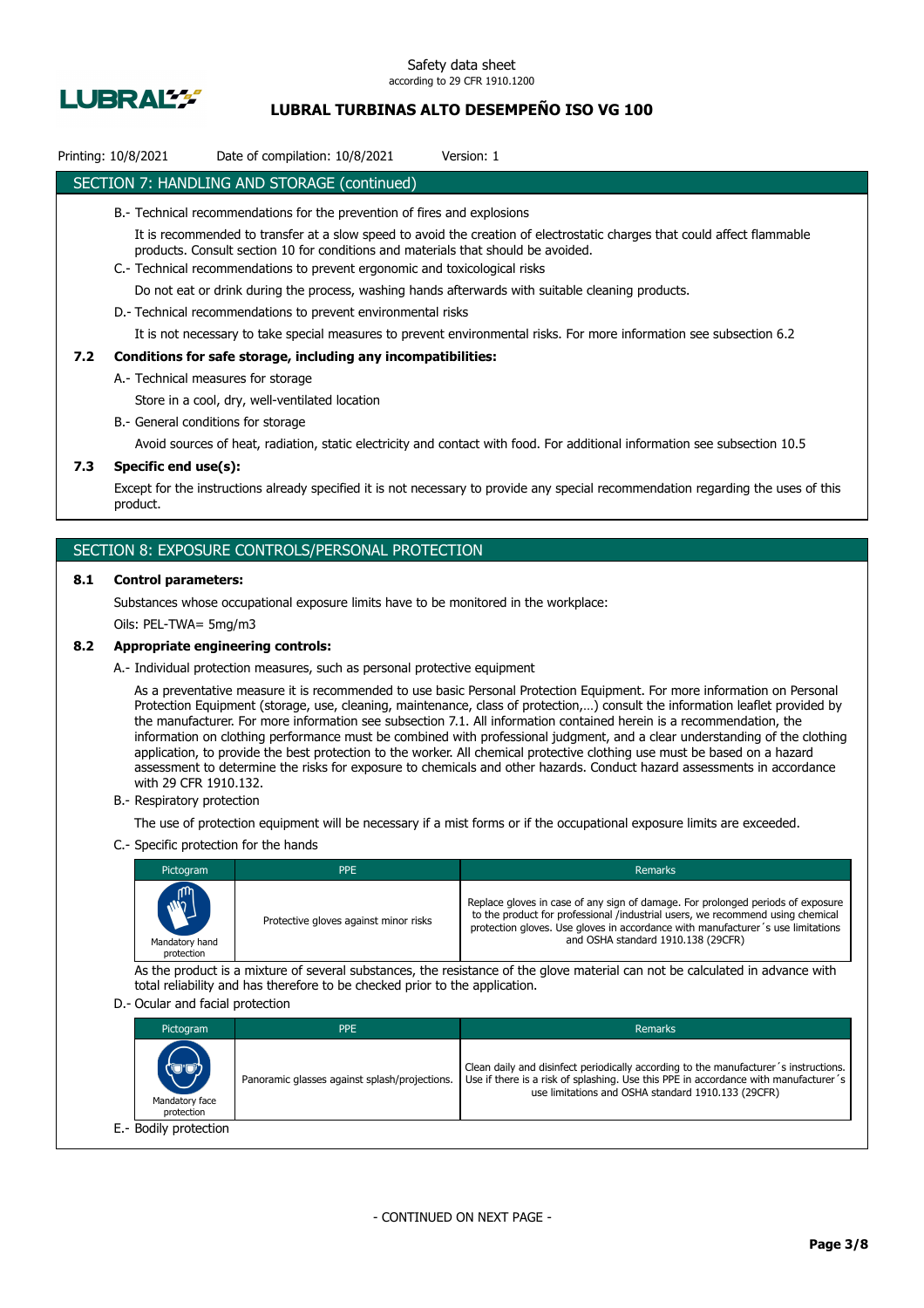

## **LUBRAL TURBINAS ALTO DESEMPEÑO ISO VG 100**

| SECTION 8: EXPOSURE CONTROLS/PERSONAL PROTECTION (continued)<br>Pictogram<br><b>PPE</b><br>Remarks<br>Work clothing<br>Replace before any evidence of deterioration.<br>Anti-slip work shoes<br>Replace before any evidence of deterioration.<br>F.- Additional emergency measures<br>It is not necessary to take additional emergency measures.<br><b>Environmental exposure controls:</b><br>In accordance with the community legislation for the protection of the environment it is recommended to avoid environmental<br>spillage of both the product and its container. For additional information see subsection 7.1.D<br>National volatile organic compound emission standards (40 CFR Part 59):<br>V.O.C. (Subpart C - Consumer):<br>0 % weight<br>V.O.C. (Coatings) at 68 °F:<br>0 kg/m <sup>3</sup> $(0 g/L)$<br>SECTION 9: PHYSICAL AND CHEMICAL PROPERTIES<br>9.1<br>Information on basic physical and chemical properties:<br>For complete information see the product datasheet.<br><b>Appearance:</b><br>Physical state at 68 °F:<br>Liquid<br>Not available<br>Appearance:<br>Color:<br>Amber<br>Odor:<br>Not available<br>Odour threshold:<br>Non-applicable *<br><b>Volatility:</b><br>Non-applicable *<br>Boiling point at atmospheric pressure:<br>Vapour pressure at 68 °F:<br>Non-applicable *<br>Vapour pressure at 122 °F:<br>Non-applicable *<br>Non-applicable *<br>Evaporation rate at 68 °F:<br><b>Product description:</b><br>880 kg/m <sup>3</sup> (ASTM D1298)<br>Density at 68 °F:<br>Relative density at 68 °F:<br>Non-applicable *<br>Non-applicable *<br>Dynamic viscosity at 68 °F:<br>Kinematic viscosity at 68 °F:<br>Non-applicable *<br>Kinematic viscosity at 104 °F:<br>100 mm <sup>2</sup> /s (ASTM D-445)<br>11.2 mm <sup>2</sup> /s (ASTM D-445)<br>Kinematic viscosity at 212 °F:<br>Concentration:<br>Non-applicable *<br>pH:<br>Non-applicable *<br>Non-applicable *<br>Vapour density at 68 °F: | Printing: 10/8/2021 | Date of compilation: 10/8/2021 | Version: 1 |
|---------------------------------------------------------------------------------------------------------------------------------------------------------------------------------------------------------------------------------------------------------------------------------------------------------------------------------------------------------------------------------------------------------------------------------------------------------------------------------------------------------------------------------------------------------------------------------------------------------------------------------------------------------------------------------------------------------------------------------------------------------------------------------------------------------------------------------------------------------------------------------------------------------------------------------------------------------------------------------------------------------------------------------------------------------------------------------------------------------------------------------------------------------------------------------------------------------------------------------------------------------------------------------------------------------------------------------------------------------------------------------------------------------------------------------------------------------------------------------------------------------------------------------------------------------------------------------------------------------------------------------------------------------------------------------------------------------------------------------------------------------------------------------------------------------------------------------------------------------------------------------------------------------------------------------------------------|---------------------|--------------------------------|------------|
|                                                                                                                                                                                                                                                                                                                                                                                                                                                                                                                                                                                                                                                                                                                                                                                                                                                                                                                                                                                                                                                                                                                                                                                                                                                                                                                                                                                                                                                                                                                                                                                                                                                                                                                                                                                                                                                                                                                                                   |                     |                                |            |
|                                                                                                                                                                                                                                                                                                                                                                                                                                                                                                                                                                                                                                                                                                                                                                                                                                                                                                                                                                                                                                                                                                                                                                                                                                                                                                                                                                                                                                                                                                                                                                                                                                                                                                                                                                                                                                                                                                                                                   |                     |                                |            |
|                                                                                                                                                                                                                                                                                                                                                                                                                                                                                                                                                                                                                                                                                                                                                                                                                                                                                                                                                                                                                                                                                                                                                                                                                                                                                                                                                                                                                                                                                                                                                                                                                                                                                                                                                                                                                                                                                                                                                   |                     |                                |            |
|                                                                                                                                                                                                                                                                                                                                                                                                                                                                                                                                                                                                                                                                                                                                                                                                                                                                                                                                                                                                                                                                                                                                                                                                                                                                                                                                                                                                                                                                                                                                                                                                                                                                                                                                                                                                                                                                                                                                                   |                     |                                |            |
|                                                                                                                                                                                                                                                                                                                                                                                                                                                                                                                                                                                                                                                                                                                                                                                                                                                                                                                                                                                                                                                                                                                                                                                                                                                                                                                                                                                                                                                                                                                                                                                                                                                                                                                                                                                                                                                                                                                                                   |                     |                                |            |
|                                                                                                                                                                                                                                                                                                                                                                                                                                                                                                                                                                                                                                                                                                                                                                                                                                                                                                                                                                                                                                                                                                                                                                                                                                                                                                                                                                                                                                                                                                                                                                                                                                                                                                                                                                                                                                                                                                                                                   |                     |                                |            |
|                                                                                                                                                                                                                                                                                                                                                                                                                                                                                                                                                                                                                                                                                                                                                                                                                                                                                                                                                                                                                                                                                                                                                                                                                                                                                                                                                                                                                                                                                                                                                                                                                                                                                                                                                                                                                                                                                                                                                   |                     |                                |            |
|                                                                                                                                                                                                                                                                                                                                                                                                                                                                                                                                                                                                                                                                                                                                                                                                                                                                                                                                                                                                                                                                                                                                                                                                                                                                                                                                                                                                                                                                                                                                                                                                                                                                                                                                                                                                                                                                                                                                                   |                     |                                |            |
|                                                                                                                                                                                                                                                                                                                                                                                                                                                                                                                                                                                                                                                                                                                                                                                                                                                                                                                                                                                                                                                                                                                                                                                                                                                                                                                                                                                                                                                                                                                                                                                                                                                                                                                                                                                                                                                                                                                                                   |                     |                                |            |
|                                                                                                                                                                                                                                                                                                                                                                                                                                                                                                                                                                                                                                                                                                                                                                                                                                                                                                                                                                                                                                                                                                                                                                                                                                                                                                                                                                                                                                                                                                                                                                                                                                                                                                                                                                                                                                                                                                                                                   |                     |                                |            |
|                                                                                                                                                                                                                                                                                                                                                                                                                                                                                                                                                                                                                                                                                                                                                                                                                                                                                                                                                                                                                                                                                                                                                                                                                                                                                                                                                                                                                                                                                                                                                                                                                                                                                                                                                                                                                                                                                                                                                   |                     |                                |            |
|                                                                                                                                                                                                                                                                                                                                                                                                                                                                                                                                                                                                                                                                                                                                                                                                                                                                                                                                                                                                                                                                                                                                                                                                                                                                                                                                                                                                                                                                                                                                                                                                                                                                                                                                                                                                                                                                                                                                                   |                     |                                |            |
|                                                                                                                                                                                                                                                                                                                                                                                                                                                                                                                                                                                                                                                                                                                                                                                                                                                                                                                                                                                                                                                                                                                                                                                                                                                                                                                                                                                                                                                                                                                                                                                                                                                                                                                                                                                                                                                                                                                                                   |                     |                                |            |
|                                                                                                                                                                                                                                                                                                                                                                                                                                                                                                                                                                                                                                                                                                                                                                                                                                                                                                                                                                                                                                                                                                                                                                                                                                                                                                                                                                                                                                                                                                                                                                                                                                                                                                                                                                                                                                                                                                                                                   |                     |                                |            |
|                                                                                                                                                                                                                                                                                                                                                                                                                                                                                                                                                                                                                                                                                                                                                                                                                                                                                                                                                                                                                                                                                                                                                                                                                                                                                                                                                                                                                                                                                                                                                                                                                                                                                                                                                                                                                                                                                                                                                   |                     |                                |            |
|                                                                                                                                                                                                                                                                                                                                                                                                                                                                                                                                                                                                                                                                                                                                                                                                                                                                                                                                                                                                                                                                                                                                                                                                                                                                                                                                                                                                                                                                                                                                                                                                                                                                                                                                                                                                                                                                                                                                                   |                     |                                |            |
|                                                                                                                                                                                                                                                                                                                                                                                                                                                                                                                                                                                                                                                                                                                                                                                                                                                                                                                                                                                                                                                                                                                                                                                                                                                                                                                                                                                                                                                                                                                                                                                                                                                                                                                                                                                                                                                                                                                                                   |                     |                                |            |
|                                                                                                                                                                                                                                                                                                                                                                                                                                                                                                                                                                                                                                                                                                                                                                                                                                                                                                                                                                                                                                                                                                                                                                                                                                                                                                                                                                                                                                                                                                                                                                                                                                                                                                                                                                                                                                                                                                                                                   |                     |                                |            |
|                                                                                                                                                                                                                                                                                                                                                                                                                                                                                                                                                                                                                                                                                                                                                                                                                                                                                                                                                                                                                                                                                                                                                                                                                                                                                                                                                                                                                                                                                                                                                                                                                                                                                                                                                                                                                                                                                                                                                   |                     |                                |            |
|                                                                                                                                                                                                                                                                                                                                                                                                                                                                                                                                                                                                                                                                                                                                                                                                                                                                                                                                                                                                                                                                                                                                                                                                                                                                                                                                                                                                                                                                                                                                                                                                                                                                                                                                                                                                                                                                                                                                                   |                     |                                |            |
|                                                                                                                                                                                                                                                                                                                                                                                                                                                                                                                                                                                                                                                                                                                                                                                                                                                                                                                                                                                                                                                                                                                                                                                                                                                                                                                                                                                                                                                                                                                                                                                                                                                                                                                                                                                                                                                                                                                                                   |                     |                                |            |
|                                                                                                                                                                                                                                                                                                                                                                                                                                                                                                                                                                                                                                                                                                                                                                                                                                                                                                                                                                                                                                                                                                                                                                                                                                                                                                                                                                                                                                                                                                                                                                                                                                                                                                                                                                                                                                                                                                                                                   |                     |                                |            |
|                                                                                                                                                                                                                                                                                                                                                                                                                                                                                                                                                                                                                                                                                                                                                                                                                                                                                                                                                                                                                                                                                                                                                                                                                                                                                                                                                                                                                                                                                                                                                                                                                                                                                                                                                                                                                                                                                                                                                   |                     |                                |            |
|                                                                                                                                                                                                                                                                                                                                                                                                                                                                                                                                                                                                                                                                                                                                                                                                                                                                                                                                                                                                                                                                                                                                                                                                                                                                                                                                                                                                                                                                                                                                                                                                                                                                                                                                                                                                                                                                                                                                                   |                     |                                |            |
|                                                                                                                                                                                                                                                                                                                                                                                                                                                                                                                                                                                                                                                                                                                                                                                                                                                                                                                                                                                                                                                                                                                                                                                                                                                                                                                                                                                                                                                                                                                                                                                                                                                                                                                                                                                                                                                                                                                                                   |                     |                                |            |
|                                                                                                                                                                                                                                                                                                                                                                                                                                                                                                                                                                                                                                                                                                                                                                                                                                                                                                                                                                                                                                                                                                                                                                                                                                                                                                                                                                                                                                                                                                                                                                                                                                                                                                                                                                                                                                                                                                                                                   |                     |                                |            |
|                                                                                                                                                                                                                                                                                                                                                                                                                                                                                                                                                                                                                                                                                                                                                                                                                                                                                                                                                                                                                                                                                                                                                                                                                                                                                                                                                                                                                                                                                                                                                                                                                                                                                                                                                                                                                                                                                                                                                   |                     |                                |            |
|                                                                                                                                                                                                                                                                                                                                                                                                                                                                                                                                                                                                                                                                                                                                                                                                                                                                                                                                                                                                                                                                                                                                                                                                                                                                                                                                                                                                                                                                                                                                                                                                                                                                                                                                                                                                                                                                                                                                                   |                     |                                |            |
|                                                                                                                                                                                                                                                                                                                                                                                                                                                                                                                                                                                                                                                                                                                                                                                                                                                                                                                                                                                                                                                                                                                                                                                                                                                                                                                                                                                                                                                                                                                                                                                                                                                                                                                                                                                                                                                                                                                                                   |                     |                                |            |
|                                                                                                                                                                                                                                                                                                                                                                                                                                                                                                                                                                                                                                                                                                                                                                                                                                                                                                                                                                                                                                                                                                                                                                                                                                                                                                                                                                                                                                                                                                                                                                                                                                                                                                                                                                                                                                                                                                                                                   |                     |                                |            |
|                                                                                                                                                                                                                                                                                                                                                                                                                                                                                                                                                                                                                                                                                                                                                                                                                                                                                                                                                                                                                                                                                                                                                                                                                                                                                                                                                                                                                                                                                                                                                                                                                                                                                                                                                                                                                                                                                                                                                   |                     |                                |            |
|                                                                                                                                                                                                                                                                                                                                                                                                                                                                                                                                                                                                                                                                                                                                                                                                                                                                                                                                                                                                                                                                                                                                                                                                                                                                                                                                                                                                                                                                                                                                                                                                                                                                                                                                                                                                                                                                                                                                                   |                     |                                |            |
|                                                                                                                                                                                                                                                                                                                                                                                                                                                                                                                                                                                                                                                                                                                                                                                                                                                                                                                                                                                                                                                                                                                                                                                                                                                                                                                                                                                                                                                                                                                                                                                                                                                                                                                                                                                                                                                                                                                                                   |                     |                                |            |
|                                                                                                                                                                                                                                                                                                                                                                                                                                                                                                                                                                                                                                                                                                                                                                                                                                                                                                                                                                                                                                                                                                                                                                                                                                                                                                                                                                                                                                                                                                                                                                                                                                                                                                                                                                                                                                                                                                                                                   |                     |                                |            |
|                                                                                                                                                                                                                                                                                                                                                                                                                                                                                                                                                                                                                                                                                                                                                                                                                                                                                                                                                                                                                                                                                                                                                                                                                                                                                                                                                                                                                                                                                                                                                                                                                                                                                                                                                                                                                                                                                                                                                   |                     |                                |            |
|                                                                                                                                                                                                                                                                                                                                                                                                                                                                                                                                                                                                                                                                                                                                                                                                                                                                                                                                                                                                                                                                                                                                                                                                                                                                                                                                                                                                                                                                                                                                                                                                                                                                                                                                                                                                                                                                                                                                                   |                     |                                |            |
|                                                                                                                                                                                                                                                                                                                                                                                                                                                                                                                                                                                                                                                                                                                                                                                                                                                                                                                                                                                                                                                                                                                                                                                                                                                                                                                                                                                                                                                                                                                                                                                                                                                                                                                                                                                                                                                                                                                                                   |                     |                                |            |
|                                                                                                                                                                                                                                                                                                                                                                                                                                                                                                                                                                                                                                                                                                                                                                                                                                                                                                                                                                                                                                                                                                                                                                                                                                                                                                                                                                                                                                                                                                                                                                                                                                                                                                                                                                                                                                                                                                                                                   |                     |                                |            |
|                                                                                                                                                                                                                                                                                                                                                                                                                                                                                                                                                                                                                                                                                                                                                                                                                                                                                                                                                                                                                                                                                                                                                                                                                                                                                                                                                                                                                                                                                                                                                                                                                                                                                                                                                                                                                                                                                                                                                   |                     |                                |            |
|                                                                                                                                                                                                                                                                                                                                                                                                                                                                                                                                                                                                                                                                                                                                                                                                                                                                                                                                                                                                                                                                                                                                                                                                                                                                                                                                                                                                                                                                                                                                                                                                                                                                                                                                                                                                                                                                                                                                                   |                     |                                |            |
|                                                                                                                                                                                                                                                                                                                                                                                                                                                                                                                                                                                                                                                                                                                                                                                                                                                                                                                                                                                                                                                                                                                                                                                                                                                                                                                                                                                                                                                                                                                                                                                                                                                                                                                                                                                                                                                                                                                                                   |                     |                                |            |
| Partition coefficient n-octanol/water 68 °F:<br>Non-applicable *                                                                                                                                                                                                                                                                                                                                                                                                                                                                                                                                                                                                                                                                                                                                                                                                                                                                                                                                                                                                                                                                                                                                                                                                                                                                                                                                                                                                                                                                                                                                                                                                                                                                                                                                                                                                                                                                                  |                     |                                |            |
| Solubility in water at 68 °F:<br>Non-applicable *<br>Non-applicable *<br>Solubility properties:                                                                                                                                                                                                                                                                                                                                                                                                                                                                                                                                                                                                                                                                                                                                                                                                                                                                                                                                                                                                                                                                                                                                                                                                                                                                                                                                                                                                                                                                                                                                                                                                                                                                                                                                                                                                                                                   |                     |                                |            |
| *Not relevant due to the nature of the product, not providing information property of its hazards.                                                                                                                                                                                                                                                                                                                                                                                                                                                                                                                                                                                                                                                                                                                                                                                                                                                                                                                                                                                                                                                                                                                                                                                                                                                                                                                                                                                                                                                                                                                                                                                                                                                                                                                                                                                                                                                |                     |                                |            |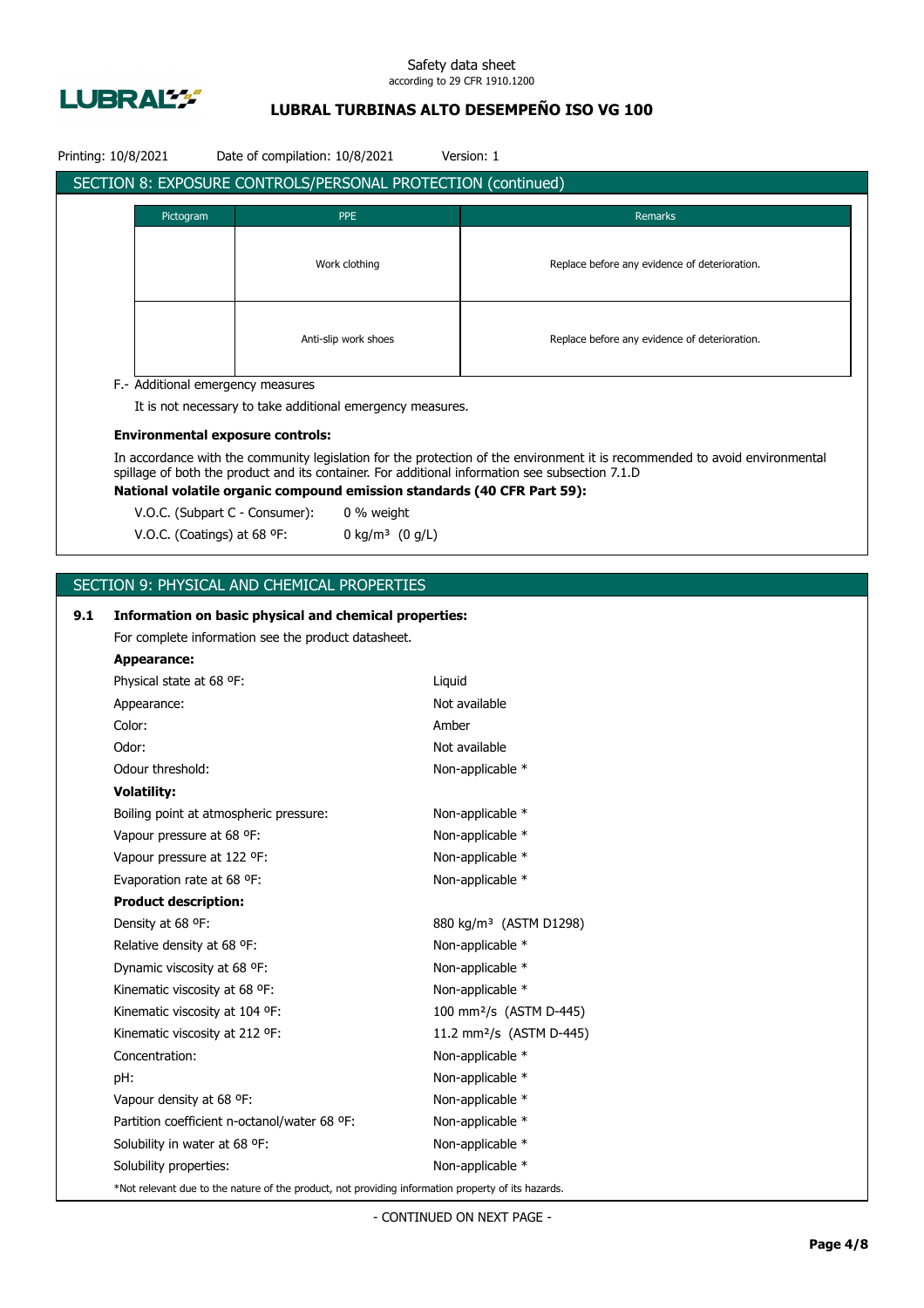

## **LUBRAL TURBINAS ALTO DESEMPEÑO ISO VG 100**

|     | Printing: 10/8/2021                                                                                | Date of compilation: 10/8/2021                          | Version: 1         |  |
|-----|----------------------------------------------------------------------------------------------------|---------------------------------------------------------|--------------------|--|
|     |                                                                                                    | SECTION 9: PHYSICAL AND CHEMICAL PROPERTIES (continued) |                    |  |
|     | Decomposition temperature:                                                                         |                                                         | Non-applicable *   |  |
|     | Melting point/freezing point:                                                                      |                                                         | Non-applicable *   |  |
|     | <b>Flammability:</b>                                                                               |                                                         |                    |  |
|     | Flash Point:                                                                                       |                                                         | 446 °F (ASTM D-92) |  |
|     | Flammability (solid, gas):                                                                         |                                                         | Non-applicable *   |  |
|     | Autoignition temperature:                                                                          |                                                         | Non-applicable *   |  |
|     | Lower flammability limit:                                                                          |                                                         | Non-applicable *   |  |
|     | Upper flammability limit:                                                                          |                                                         | Non-applicable *   |  |
|     | <b>Particle characteristics:</b>                                                                   |                                                         |                    |  |
|     | Median equivalent diameter:                                                                        |                                                         | Non-applicable     |  |
| 9.2 | <b>Other information:</b>                                                                          |                                                         |                    |  |
|     |                                                                                                    | Information with regard to physical hazard classes:     |                    |  |
|     | Explosive properties:                                                                              |                                                         | Non-applicable *   |  |
|     | Oxidising properties:                                                                              |                                                         | Non-applicable *   |  |
|     | Corrosive to metals:                                                                               |                                                         | Non-applicable *   |  |
|     | Heat of combustion:                                                                                |                                                         | Non-applicable *   |  |
|     | components:                                                                                        | Aerosols-total percentage (by mass) of flammable        | Non-applicable *   |  |
|     | <b>Other safety characteristics:</b>                                                               |                                                         |                    |  |
|     | Surface tension at 68 °F:                                                                          |                                                         | Non-applicable *   |  |
|     | Refraction index:                                                                                  |                                                         | Non-applicable *   |  |
|     | *Not relevant due to the nature of the product, not providing information property of its hazards. |                                                         |                    |  |

## SECTION 10: STABILITY AND REACTIVITY

### **10.1 Reactivity:**

No hazardous reactions are expected because the product is stable under recommended storage conditions. See section 7.

#### **10.2 Chemical stability:**

Chemically stable under the conditions of storage, handling and use.

### **10.3 Possibility of hazardous reactions:**

Under the specified conditions, hazardous reactions that lead to excessive temperatures or pressure are not expected.

## **10.4 Conditions to avoid:**

Applicable for handling and storage at room temperature:

| Shock and friction           | Contact with air | Increase in temperature | <b>Sunlight</b> | <b>Humidity</b> |
|------------------------------|------------------|-------------------------|-----------------|-----------------|
| Not applicable               | Not applicable   | Not applicable          | Not applicable  | Not applicable  |
| 10.5 Incompatible materials: |                  |                         |                 |                 |

## Acids **Water Water Combustible materials** Combustible materials Combustible materials Combustible materials Avoid strong acids Not applicable Not applicable Not applicable Not applicable Avoid alkalis or strong bases

#### **10.6 Hazardous decomposition products:**

See subsection 10.3, 10.4 and 10.5 to find out the specific decomposition products. Depending on the decomposition conditions, complex mixtures of chemical substances can be released: carbon dioxide (CO2), carbon monoxide and other organic compounds.

## SECTION 11: TOXICOLOGICAL INFORMATION

## **11.1 Information on toxicological effects:**

LD50 oral > 5000 mg/kg (rat)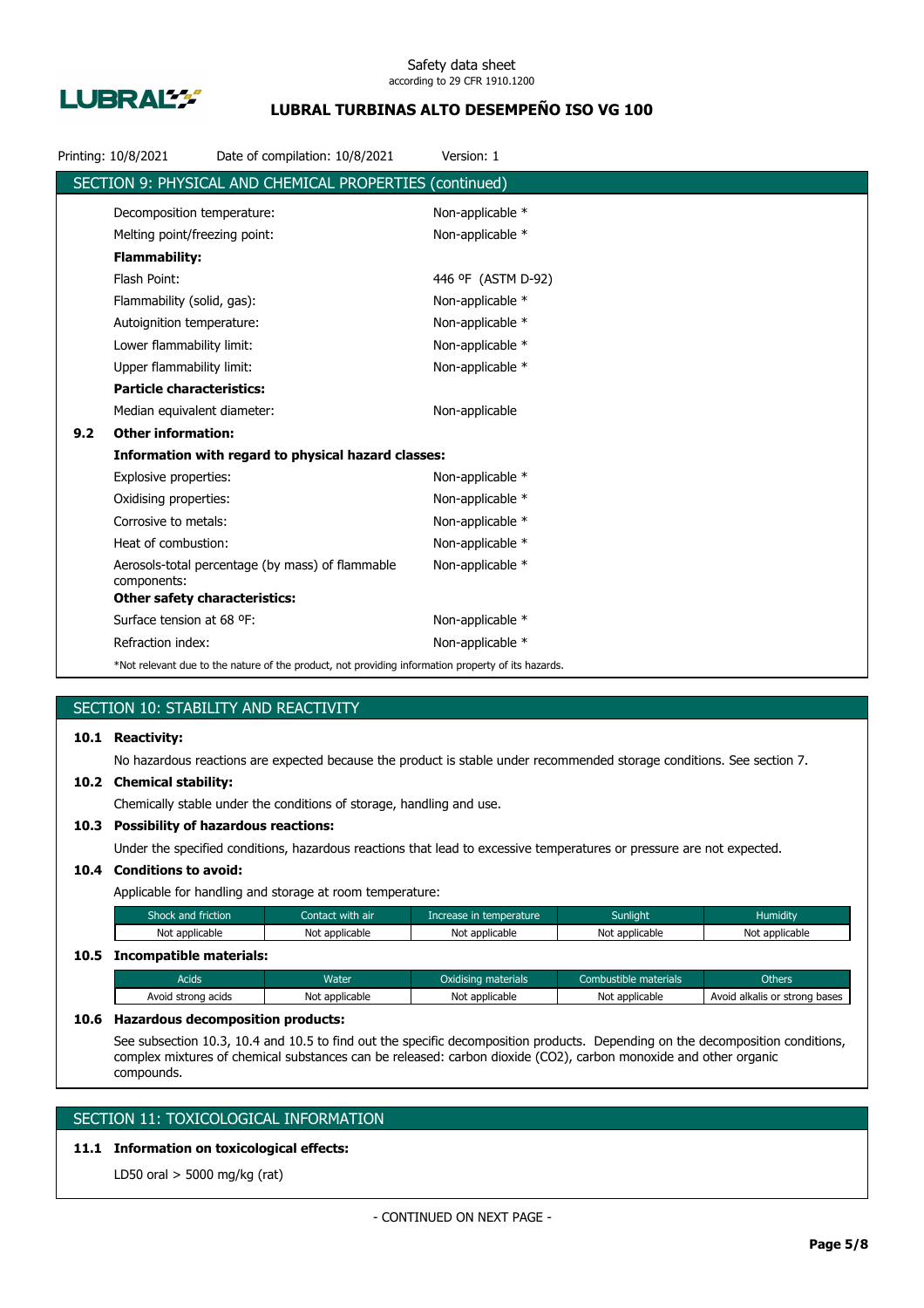

## **LUBRAL TURBINAS ALTO DESEMPEÑO ISO VG 100**

| Printing: 10/8/2021 |                               | Date of compilation: 10/8/2021                                                                                                                                                                                                                                                                                                                                | Version: 1                                                                                                                                                                                                                                               |
|---------------------|-------------------------------|---------------------------------------------------------------------------------------------------------------------------------------------------------------------------------------------------------------------------------------------------------------------------------------------------------------------------------------------------------------|----------------------------------------------------------------------------------------------------------------------------------------------------------------------------------------------------------------------------------------------------------|
|                     |                               | SECTION 11: TOXICOLOGICAL INFORMATION (continued)                                                                                                                                                                                                                                                                                                             |                                                                                                                                                                                                                                                          |
|                     |                               | <b>Dangerous health implications:</b>                                                                                                                                                                                                                                                                                                                         |                                                                                                                                                                                                                                                          |
|                     | A Ingestion (acute effect):   | limits, it may result in adverse effects on health depending on the means of exposure:                                                                                                                                                                                                                                                                        | In case of exposure that is repetitive, prolonged or at concentrations higher than recommended by the occupational exposure                                                                                                                              |
|                     | B- Inhalation (acute effect): | - Acute toxicity : Based on available data, the classification criteria are not met<br>- Corrosivity/Irritability: Based on available data, the classification criteria are not met                                                                                                                                                                           |                                                                                                                                                                                                                                                          |
|                     |                               | - Acute toxicity : Based on available data, the classification criteria are not met<br>- Corrosivity/Irritability: Based on available data, the classification criteria are not met<br>C- Contact with the skin and the eyes (acute effect):                                                                                                                  |                                                                                                                                                                                                                                                          |
|                     |                               | - Contact with the skin: Based on available data, the classification criteria are not met<br>- Contact with the eyes: Based on available data, the classification criteria are not met<br>D- CMR effects (carcinogenicity, mutagenicity and toxicity to reproduction):                                                                                        |                                                                                                                                                                                                                                                          |
|                     | E- Sensitizing effects:       | - Carcinogenicity: Based on available data, the classification criteria are not met<br>Distillates (petroleum), hydrotreated light paraffinic, < 3% DMSO (> 20.5 cSt 40°C) (3)<br>Mutagenicity: Based on available data, the classification criteria are not met<br>- Reproductive toxicity: Based on available data, the classification criteria are not met | IARC: Residual oils (petroleum), solvent-dewaxed, < 3 % IP 346 (3); Distillates (petroleum), solvent-dewaxed heavy<br>paraffinic, < 3% DMSO (3); Distillates (petroleum), hydrotreated heavy paraffinic, < 3 % IP 346, > 20,5 cSt @ 40°C (3);            |
|                     |                               | Respiratory: Based on available data, the classification criteria are not met<br>- Cutaneous: Based on available data, the classification criteria are not met<br>F- Specific target organ toxicity (STOT) - single exposure:                                                                                                                                 |                                                                                                                                                                                                                                                          |
|                     |                               | Based on available data, the classification criteria are not met                                                                                                                                                                                                                                                                                              |                                                                                                                                                                                                                                                          |
|                     |                               | G- Specific target organ toxicity (STOT)-repeated exposure:                                                                                                                                                                                                                                                                                                   |                                                                                                                                                                                                                                                          |
|                     | H- Aspiration hazard:         | dangerous for this effect. For more information see section 3.                                                                                                                                                                                                                                                                                                | - Specific target organ toxicity (STOT)-repeated exposure: Based on available data, the classification criteria are not met<br>- Skin: Based on available data, the classification criteria are not met, as it does not contain substances classified as |
|                     |                               | Based on available data, the classification criteria are not met                                                                                                                                                                                                                                                                                              |                                                                                                                                                                                                                                                          |
|                     | <b>Other information:</b>     |                                                                                                                                                                                                                                                                                                                                                               |                                                                                                                                                                                                                                                          |
|                     | Non-applicable                |                                                                                                                                                                                                                                                                                                                                                               |                                                                                                                                                                                                                                                          |
|                     |                               | Specific toxicology information on the substances:                                                                                                                                                                                                                                                                                                            |                                                                                                                                                                                                                                                          |
|                     | Not available                 |                                                                                                                                                                                                                                                                                                                                                               |                                                                                                                                                                                                                                                          |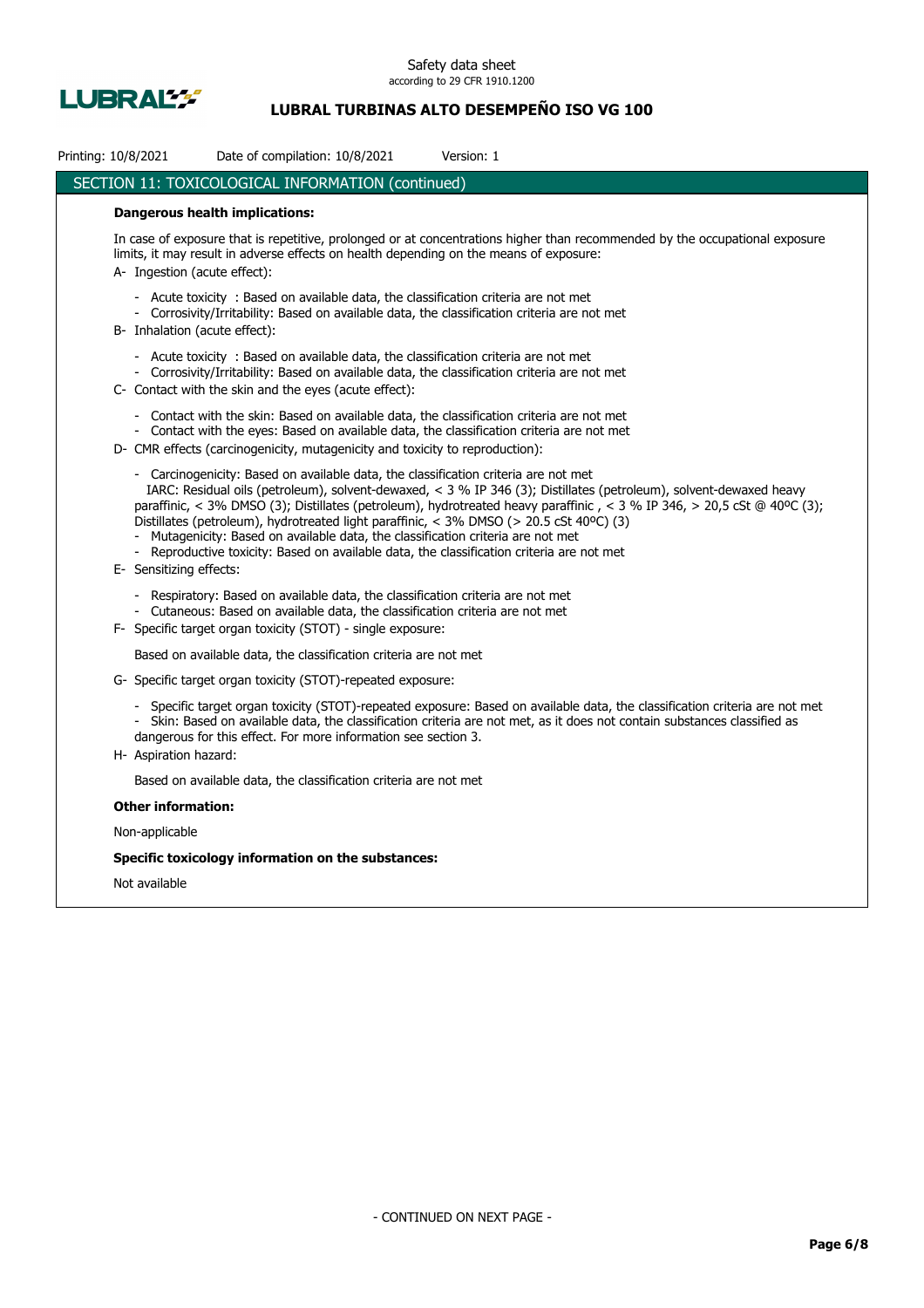

## **LUBRAL TURBINAS ALTO DESEMPEÑO ISO VG 100**

|      | Date of compilation: 10/8/2021<br>Printing: 10/8/2021<br>Version: 1                                             |
|------|-----------------------------------------------------------------------------------------------------------------|
|      | SECTION 12: ECOLOGICAL INFORMATION                                                                              |
|      | The experimental information related to the eco-toxicological properties of the product itself is not available |
| 12.1 | Ecotoxicity (aquatic and terrestrial, where available):                                                         |
|      | Not available                                                                                                   |
| 12.2 | <b>Persistence and degradability:</b>                                                                           |
|      | Not available                                                                                                   |
| 12.3 | <b>Bioaccumulative potential:</b>                                                                               |
|      | Not available                                                                                                   |
| 12.4 | <b>Mobility in soil:</b>                                                                                        |
|      | Not available                                                                                                   |
| 12.5 | <b>Results of PBT and vPvB assessment:</b>                                                                      |
|      | Non-applicable                                                                                                  |
|      |                                                                                                                 |

#### **12.6 Other adverse effects:**

Not described

### SECTION 13: DISPOSAL CONSIDERATIONS

#### **13.1 Disposal methods:**

#### **Waste management (disposal and evaluation):**

Consult the authorized waste service manager on the assessment and disposal operations. In case the container has been in direct contact with the product, it will be processed the same way as the actual product. Otherwise, it will be processed as nondangerous residue. We do not recommended disposal down the drain. See epigraph 6.2.

**Regulations related to waste management:**

Legislation related to waste management:

40 CFR Part 261- IDENTIFICATION AND LISTING OF HAZARDOUS WASTE

## SECTION 14: TRANSPORT INFORMATION

This product is not regulated for transport.

## SECTION 15: REGULATORY INFORMATION

#### **15.1 Safety, health and environmental regulations specific for the product in question:**

SARA Title III - Toxic Chemical Release Inventory Reporting (Section 313): Non-applicable California Proposition 65 (the Safe Drinking Water and Toxic Enforcement Act of 1986): Non-applicable The Toxic Substances Control Act (TSCA) : Non-applicable Massachusetts RTK - Substance List: Non-applicable New Jersey Worker and Community Right-to-Know Act: Non-applicable New York RTK - Substance list: Non-applicable Pennsylvania Worker and Community Right-to-Know Law: Non-applicable CANADA-Domestic Substances List (DSL): Non-applicable CANADA-Non-Domestic Substances List (NDSL): Non-applicable NTP (National Toxicology Program): Non-applicable Minnesota - Hazardous substances ERTK: Non-applicable Rhode Island - Hazardous substances RTK: Non-applicable OSHA Specifically Regulated Substances (29 CFR 1910.1001-1096): Non-applicable Hazardous Air Pollutants (Clean Air Act): Non-applicable Hazardous substances release notification under CERCLA sections 102-103 (40 CFR Part 302): Non-applicable **Specific provisions in terms of protecting people or the environment:**

It is recommended to use the information included in this safety data sheet as data used in a risk evaluation of the local circumstances in order to establish the necessary risk prevention measures for the manipulation, use, storage and disposal of this product.

- CONTINUED ON NEXT PAGE -